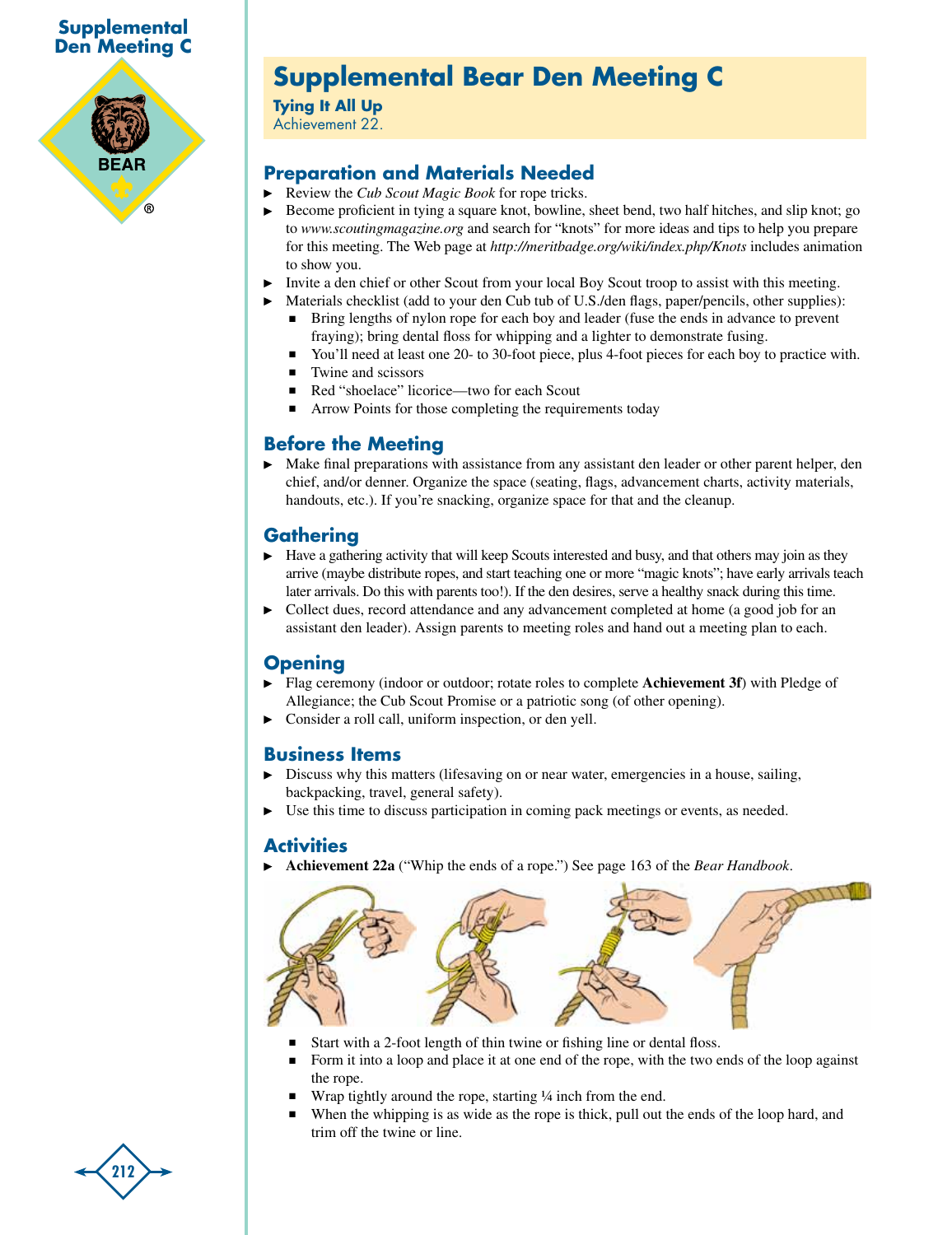**Achievement 22b** ("Tie a square knot, bowline, sheet bend, two half hitches, and slip knot. Tell ▶ how each knot is used.") See page 164 of the *Bear Handbook*; selected information is below.



Square Knot

- <sup>n</sup> The **square knot** is also known as the joining knot because it can join two ropes together and because it is the first knot Scouts learn when they join the BSA. It has many usesfrom securing bundles, packages, and the sails of ships to tying the ends of bandages.
	- To tie a square knot, hold one rope end in each hand.
	- Pass the right end over and under the rope in your left hand . . . and pull it snug (now you're holding that end with your left hand, and you've switched the other to your right).
	- Next, pass that same end of the rope (the one that is now in your left hand) over and under the one that is now in your right hand . . . and pull it tightly snug.
	- Remember: right over left, left over right.



Bowline

- **n** The **bowline** is also known as the rescue knot, the most useful of knots.
	- To tie a bowline, make a small overhand loop in the standing part of a rope.
	- Bring the rope end up through the loop, around behind the standing part, and back down into the loop.
	- Tighten the bowline by pulling the standing part away from the loop. It forms a loop that will not slip and is easy to untie.



- <sup>n</sup> The **sheet bend** is recommended for joining two ropes of unequal size. It works equally well if the ropes are of the same size. The sheet bend is much more secure than a square knot.
	- To tie a sheet bend, make a bight at the end of one rope (if two sizes, use the larger).
	- The other end of the second rope comes up through the bight, around the back of the bight, and back under the second rope's path.



**213**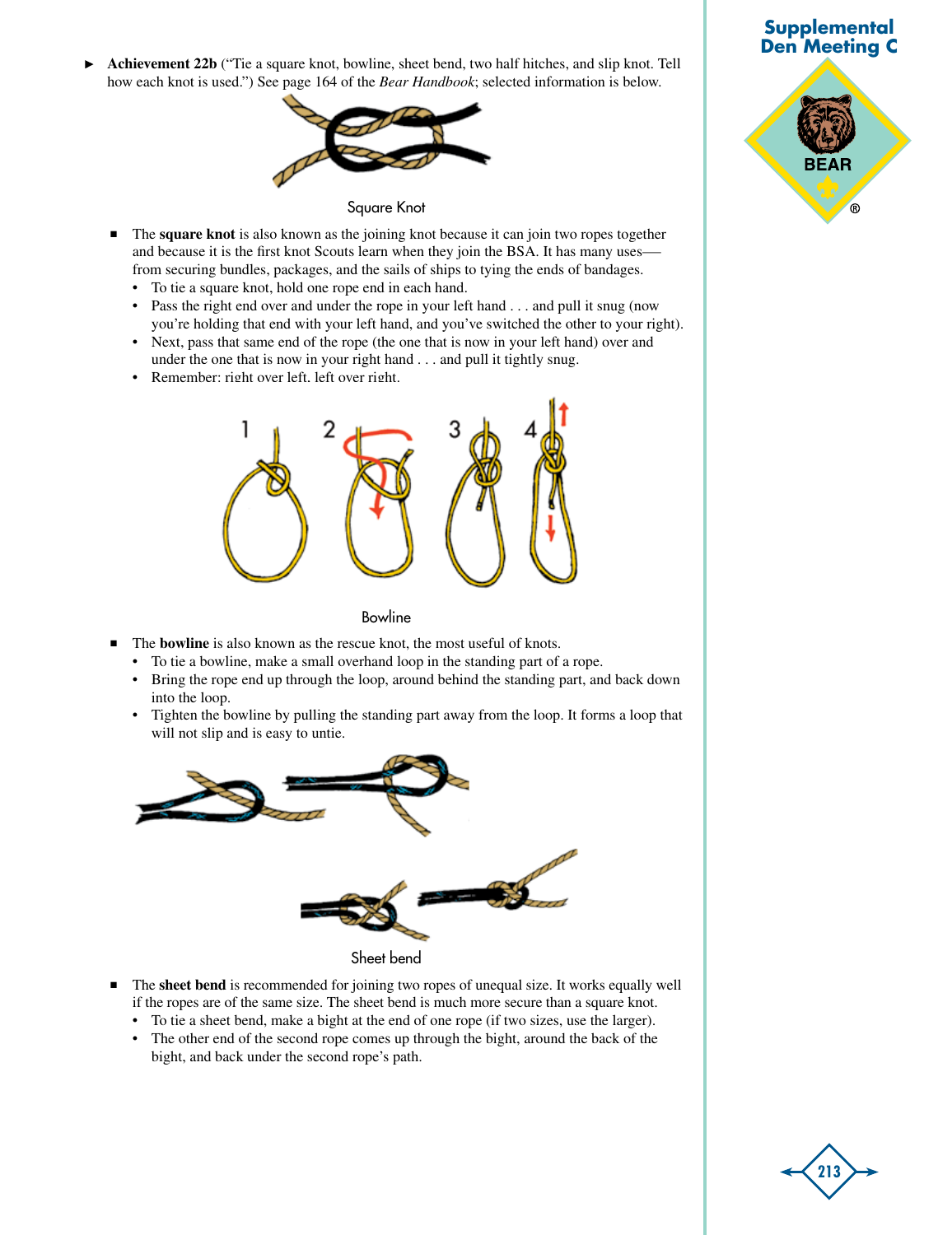







#### Two half hitches

- <sup>n</sup> **Two half hitches** is a useful knot for attaching a rope to a pole or boat mooring. As its name suggests, it is two "half hitches," one after the other, with the small end of the rope going in the same direction around the long end of the rope.
	- Hook your rope around your post.
- Cross the short end under the long, main length of the rope.
- Bring the short end over and down through the hole between where the rope crosses and the pole. That's one half hitch.
- Repeat to make the second half hitch.
- To finish, push them together and snug them by pulling on the standing part.



Slip knot

- <sup>n</sup> A **slip knot** is just an overhand knot with a "bight" or "loop" so it can be undone quickly simply by pulling one of the ends.
	- Hold a length of rope out and twist to form a loop.
	- Reach through the loop, grasp the dangling right end by the middle, and pull it through the loop, being careful not to let the end come through.
	- You can now hook the new loop around things, and pull the main length of the rope to tighten around them.

#### **Want More Fun Activities?**

Have the Scout use the red "shoelace" licorice to show how they can tie one or more of the knots. When they have successfully completed the knots you assign, they can eat the licorice!

- **Achievement 22c** ("Learn how to keep a rope from tangling.")
- **Achievement 22d** ("Coil a rope. Throw it, hitting a 2-foot-square marker 20 feet away.")
- **Achievement 22e** ("Learn a magic rope trick.") Here's the Magic Overhand Knot:
	- <sup>n</sup> Ask a Scout if he can tie an overhand knot in the middle of one cord without letting go of either end. Let the Cub Scout try it, then show him the trick:
	- <sup>n</sup> First fold your arms over your chest, then lean over and pick up each end of the cord without unfolding your arms. As you straighten up, unfold your arms—still holding the ends of the cord—and presto, there's the overhand knot!